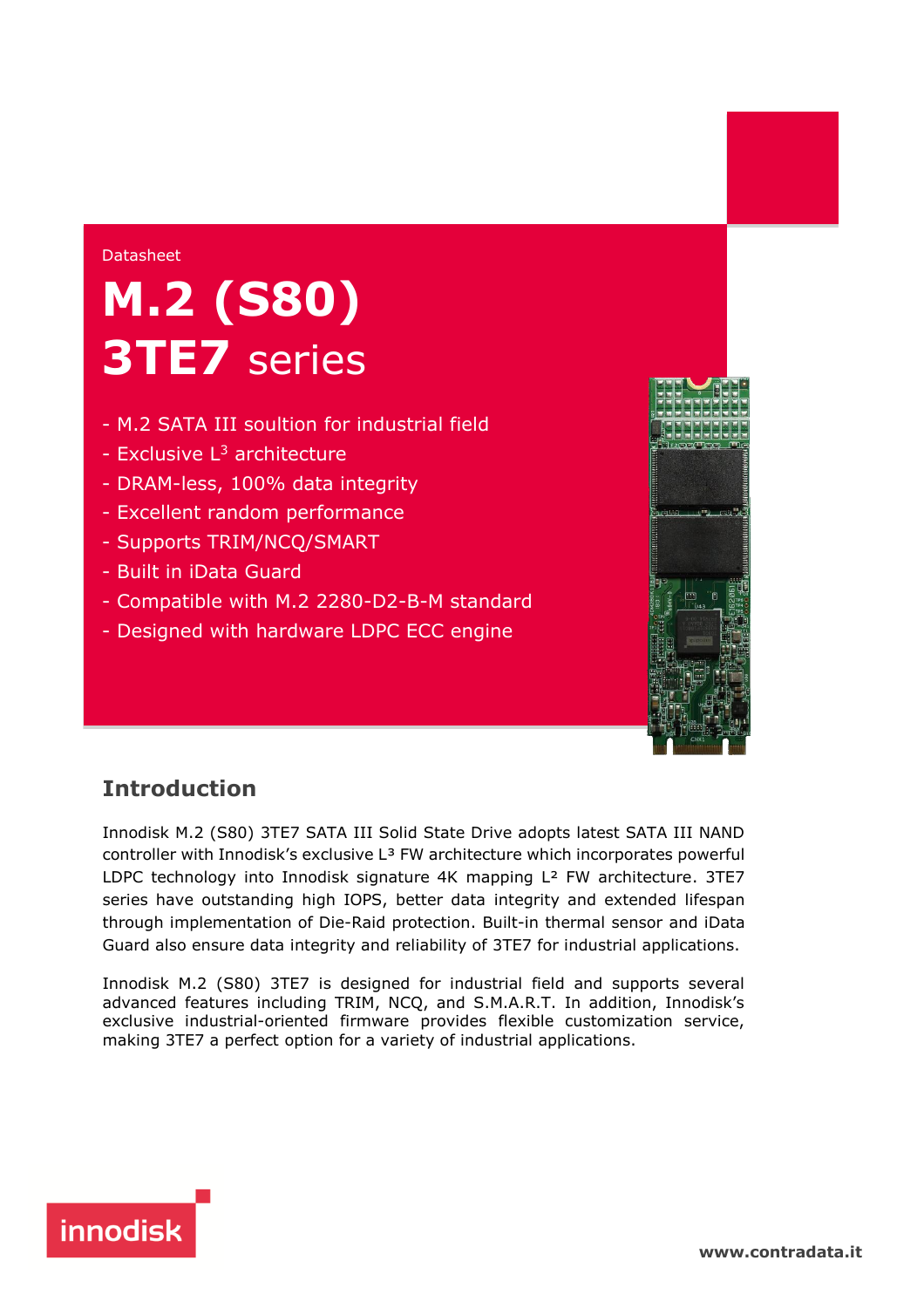# **M.2 (S80)** 3TE7 series

**Diagram**



### **Specifications**

| Interface                     | <b>SATA III</b>                                                                                                 |
|-------------------------------|-----------------------------------------------------------------------------------------------------------------|
| Flash Type                    | 3D TLC                                                                                                          |
| P/E cycle                     | 3,000                                                                                                           |
| Capacity                      | $64GB \sim 2TB$                                                                                                 |
| Max. Channels                 | 4                                                                                                               |
| Sequential R/W (MB/sec, max.) | 560/520                                                                                                         |
| Max. Power Consumption        | 1.8W                                                                                                            |
| <b>Thermal Sensor</b>         | $\sqrt{}$                                                                                                       |
| External DRAM buffer          | $\qquad \qquad \blacksquare$                                                                                    |
| H/W Write Protect             | Optional                                                                                                        |
| <b>ATA Security</b>           | $\sqrt{}$                                                                                                       |
| S.M.A.R.T.                    | $\sqrt{}$                                                                                                       |
| Dimension (WxLxH)             | 22.0 X 42.0 X 3.5 mm                                                                                            |
| Environment                   | Vibration: 20G @7~2000Hz<br>Shock: 1500G @ 0.5ms<br>Storage Temperature: -55°C ~ +95°C<br>MTBF: 3 million hours |

#### **Ordering Information**

|                      | Operation Temp.                                           | 64GB                         | 128GB                        | 256GB                        | 512GB                        | 1TB                          | 2TB                          |
|----------------------|-----------------------------------------------------------|------------------------------|------------------------------|------------------------------|------------------------------|------------------------------|------------------------------|
| 96 layers<br>3D TLC  | <b>Standard Grade</b><br>$(0^{\circ}C \sim +70^{\circ}C)$ | <b>DEM28-</b><br>64GDK1GC1SL | <b>DEM28-</b><br>A28DK1GC1QL | <b>DEM28-</b><br>A28DK1GC1QL | <b>DEM28-</b><br>C12DK1GC1QL | <b>DEM28-</b><br>01TDK1GCAQL | <b>DEM28-</b><br>02TDK1GCAQQ |
|                      | <b>Industrial Grade</b><br>(-40°C ~ +85°C)                | <b>DEM28-</b><br>64GDK1GW1SL | <b>DEM28-</b><br>A28DK1GW1DL | <b>DEM28-</b><br>B56DK1GW1OL | <b>DEM28-</b><br>C12DK1GW1OL | <b>DEM28-</b><br>01TDK1GWAOL | <b>DEM28-</b><br>02TDK1GWAOO |
| 112 layers<br>3D TLC | <b>Standard Grade</b><br>$(0^{\circ}$ C ~ +70°C)          | DEM28-<br>64GDK1KCASL        | <b>DEM28-</b><br>A28DK1KCADL | <b>DEM28-</b><br>B56DK1KCA&L | <b>DEM28-</b><br>C12DK1KCAQL | <b>DEM28-</b><br>01TDK1KCAQL | <b>DEM28-</b><br>02TDK1KCAQL |

&. D: 2 Channel; Q: 4 Channel



#### **Distributore Autorizzato per l'Italia:**

**Contradata Milano S.r.l.** Via Solferino 12, 20900 Monza (MB) - Italy Tel: (+39) 039-230.14.92 | Email: [info@contradata.it](mailto:info@contradata.it)



**[www.](http://www.contradata.it)[contradata.it](http://www.contradata.it)**

20190425